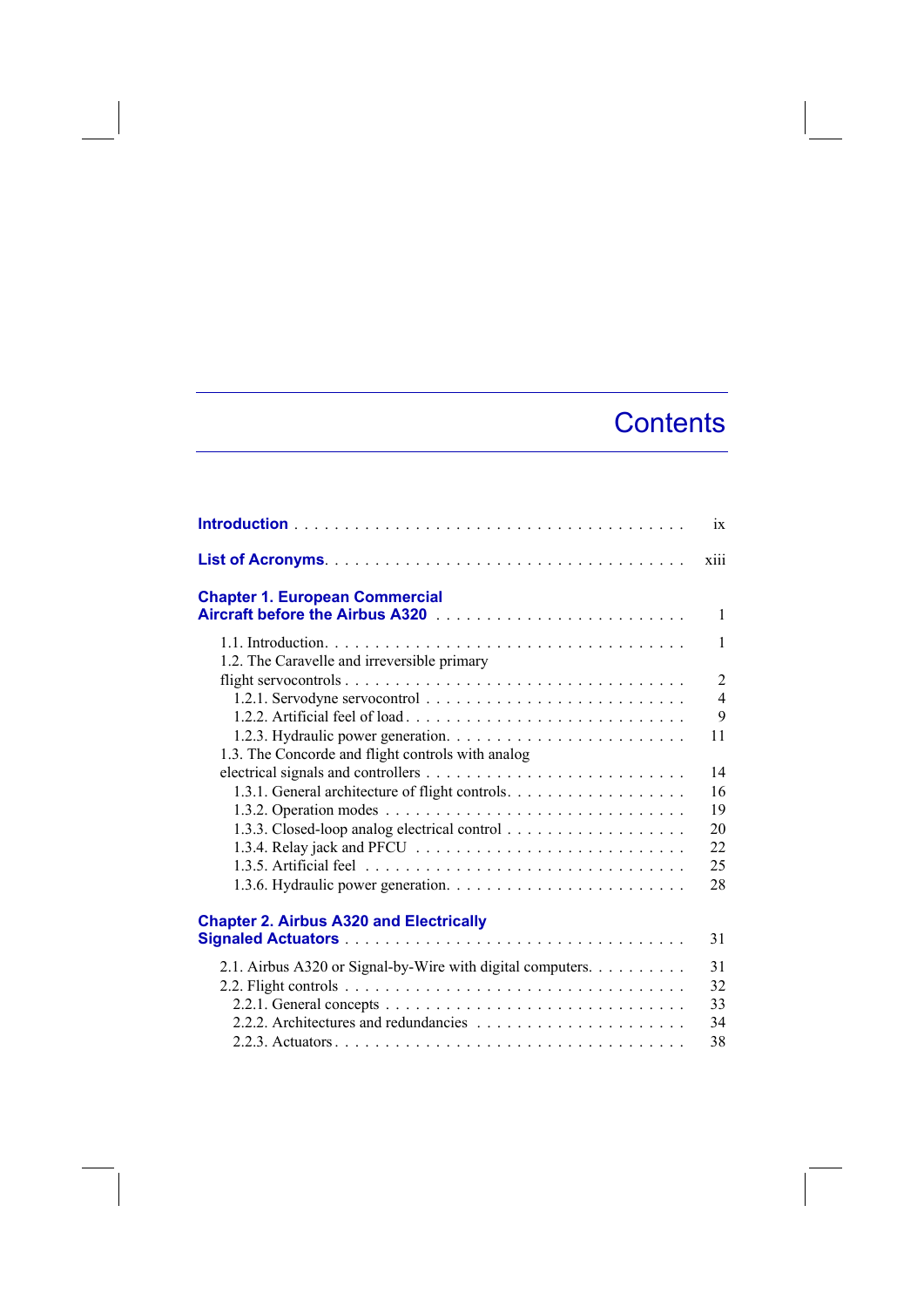|                                                                                          | 59<br>59 |
|------------------------------------------------------------------------------------------|----------|
|                                                                                          | 63       |
|                                                                                          |          |
|                                                                                          | 66       |
|                                                                                          | 69       |
| 2.5.1. Engine-driven pump (EDP). $\dots \dots \dots \dots \dots \dots \dots \dots \dots$ | 73       |
|                                                                                          | 76       |
|                                                                                          | 77       |
|                                                                                          | 78       |
|                                                                                          | 79       |
|                                                                                          | 79       |
| 3.1.1. A need for high-capacity long-range aircraft.                                     | 80       |
|                                                                                          | 81       |
| 3.1.3. Innovative architectures and technologies                                         | 83       |
|                                                                                          | 85       |
|                                                                                          | 89       |
|                                                                                          | 89       |
|                                                                                          | 91       |
|                                                                                          |          |
|                                                                                          | 96       |
|                                                                                          | 96       |
| 3.4.2. Displacement control for the actuators                                            |          |
|                                                                                          | 102      |
|                                                                                          | 107      |
| 3.4.4. Trimmable horizontal stabilizer actuator                                          | 111      |
|                                                                                          |          |
|                                                                                          | 116      |
|                                                                                          | 116      |
|                                                                                          | 117      |
|                                                                                          | 117      |
|                                                                                          | 119      |
|                                                                                          | 119      |
|                                                                                          | 123      |
|                                                                                          |          |
|                                                                                          | 126      |
|                                                                                          | 129      |
|                                                                                          | 130      |
| Chapter 4. V-22 and AW609 Tiltrotors                                                     | 133      |
|                                                                                          | 134      |
|                                                                                          | 135      |
| 4.1.2. Hydraulic power generation architecture                                           | 139      |
| 4.1.3. Control architecture of flight control actuators                                  | 140      |